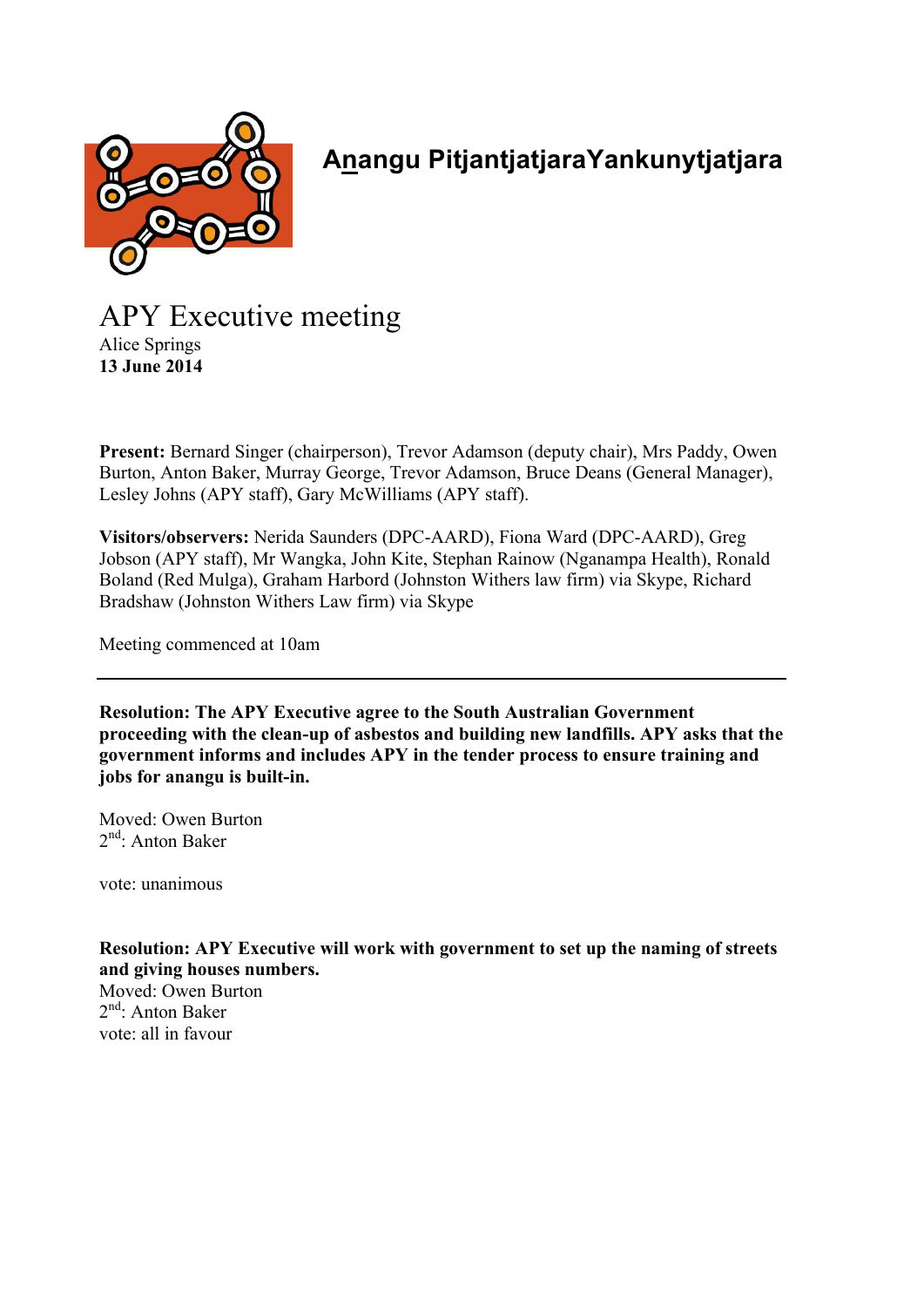**Resolution: The Law and Culture committee will meet with DPC-AARD to discuss the \$400,000 funding over four years for law and culture activities.**

Moved: Mrs Paddy 2<sup>nd:</sup> Owen Burton vote: all in favour

**Resolution: The Executive agrees that the next step is to ask Bob Larkin from PIRSA to provide details of the opal mining process so that the APY Executive and staff can have a full and proper understanding of what is involved.**

Moved: Willey Pompey 2<sup>nd</sup>: Murray George vote: all in favour

**Resolution: The APY Executive approves the proposal from Alexander Danne of Gilbert & Tobin to provide pro bono services.** 

Moved: Willy Pompey  $2<sup>nd</sup>$ : Anton Baker vote: all in favour

**Resolution: The APY Executive agrees to renew the contract of the Director for three years.**

Moved: Charlie Antipalya  $2<sup>nd</sup>$ : Mrs Paddy vote: all in favour

**Resolution: The APY Executive agrees to work with DPTI in establishing a committee. Committee members will include from APY Anton Baker, Willy Pompey, Trevor Adamson, Rex Tjami and the General Manager.**

 Moved: Willy Pompey 2<sup>nd</sup>: Anton Baker vote: all in favour

**Resolution: The APY Executive agrees to give Lesley Johns four weeks notice, as per her contract, and then will ask her to work with the Director and General Manager to negotiate a new contract**.

Moved: Willy Pompey 2nd: Charlie Antipalya vote: all in favour **Resolution: The APY Executive welcomes the opportunity to resolve by conciliation the George Kenmore problems.**

Moved: Willy Pompey 2<sup>nd</sup>: Charlie Antipalya

vote: unanimous